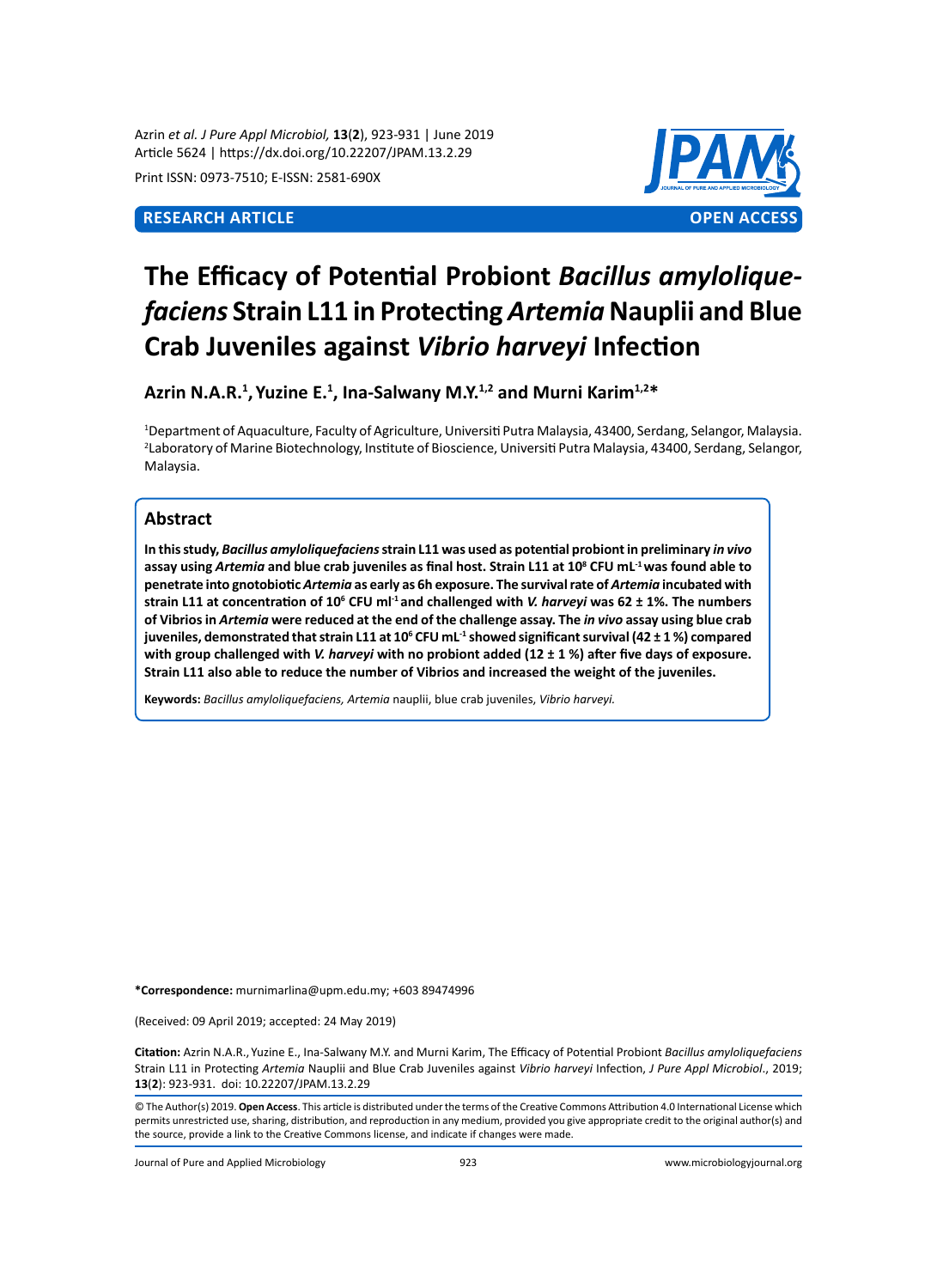#### **INTRODUCTION**

Aquaculture is known as one of the fastest food-production industries in the world. However, it suffers from economic loss due to diseases causes by bacteria infection (Frans *et al.,* 2011). In crab cultures, especially, during *Portunus pelagicus* larvae culture production, low or zero survival and high mortality rate occur due to bacterial infections particularly cause by *Vibrio harveyi* (Talpur *et al.,* 2011). The most common symptoms of the disease are the larvae and juveniles will be fluorescent in dark light, loss of appetite leading to reduce growth rate and dark in hepatopancreas (Jithendran *et al.,* 2010).

To overcome the problem, probiotic is an alternative way to control *Vibrio* sp. in crustacean cultures. Verschuere *et al*. (2000) stated that probiotics have beneficial effect to modify the microbial community which can enhanced its nutritional value and improve the environmental condition from the bacterial infections. There are several ways that the probiotic can be delivered to the culture system such as via food sources and formulation in the water. *Artemia* is essential in marine finfish and shellfish hatchery operations as a simple food during the earliest life stages and have been proven as a probiotic carrier (Hai *et al.,* 2010). Even though there has been an improvement in fish nutrition industry there is still no artificial feed formulation available to completely substitute for *Artemia*.

In this study, *Bacillus amyloliquefaciens*  strain L11 was chosen for *in vivo* tests since it had a good potential as probiont in antagonistic activity of co-culture assay towards *V. harveyi* and biofilm formation assay (Azrin *et al.,* 2017). Blue crab juveniles were used in this study since it is known as crucial stage before they enter adult's stage which tend to get expose to the disease. The aim of this study was to evaluate the potential of *B. amyloliquefaciens* strain L11 as probiont in protecting *Artemia* and blue crab juveniles against *V. harveyi* infection. This study is important to be carried out in order to provide alternative ways for future farming of healthy blue crabs.

#### **MATERIALS AND METHODS Bacterial isolates**

# *B. amyloliquefaciens* strain L11 isolated from adults of *P. pelagicus* (Azrin *et al.,* 2017) was

cultured in Tryptic Soy Agar (TSA) supplemented with 1.5% of NaCl while *V. harveyi* was grown on Thiosulphate Bile Salt (TCBS) and incubated at 30°C for 24h. Then, strain L11 and pathogenic *V. harveyi* were inoculated individually in 10 mL of Tryptic Soy Broth (TSB) supplemented with 1.5% NaCl for overnight at 30°C in the incubator shakers (Innova & 42R) at 120 rpm. Next, the isolate was washed, centrifuged (Eppendorf, 5804R) at 5000 rpm for 10 minutes and suspended using sterilized saline for three times. The required concentration was adjusted prior to use.

# **Colonization of probiont in gnotobiotic** *Artemia*  **nauplii**

A 200 mg *Artemia* cyst (Bio-Marine brand) was put into a falcon tube containing 18 mL of tap water. Next, the cyst suspension was aerated for one hour at room temperature. After incubation, 660µL NaOH + 10 mL NaOCl was added to the cyst suspension. Then, the cyst suspensions were mixed regularly by using 1000µL micro-pipette. Next,  $\textsf{Na}_2\textsf{S}_2\textsf{O}_3$  was added to stop the reaction. The cyst suspension was passed over a 100µm sieve and rinsed with seawater. The cysts were transferred to a new sterile falcon tube containing 30 mL of FSSW and put on rotator and left for 24h to hatch. All the steps were done under laminar flow to prevent contamination.

Twenty *Artemia nauplii* were divided into new sterile falcon tubes with 30 mL of sterile seawater each. Strain L11 was added into the falcon tubes separately with different concentrations (10 $\textdegree$  CFU mL<sup>-1</sup> and 10 $\textdegree$  CFU mL<sup>-1</sup>) and no probiont was added into control tubes. The falcon tubes were then placed onto a rotator which was set to medium speed. Each treatment was observed at 0, 6, 12, 24 and 48 h and all the treatments were run in triplicate.

After that, the *Artemia* nauplii were separated from culture water of each treatment by passed over the *Artemia* in a sterile 100µm mesh siever. The *Artemia* were rinsed with filtered sterile seawater (FSSW) for three times and suspended in 1 mL of saline before homogenized. Next, the suspension underwent a serial dilution before being plated on TSA plates to quantify the numbers of strain L11 that able to penetrate the *Artemia*. After 24h of incubation at 30°C, the bacterial counts was done using ROCKER galaxy 230 colony counters and recorded.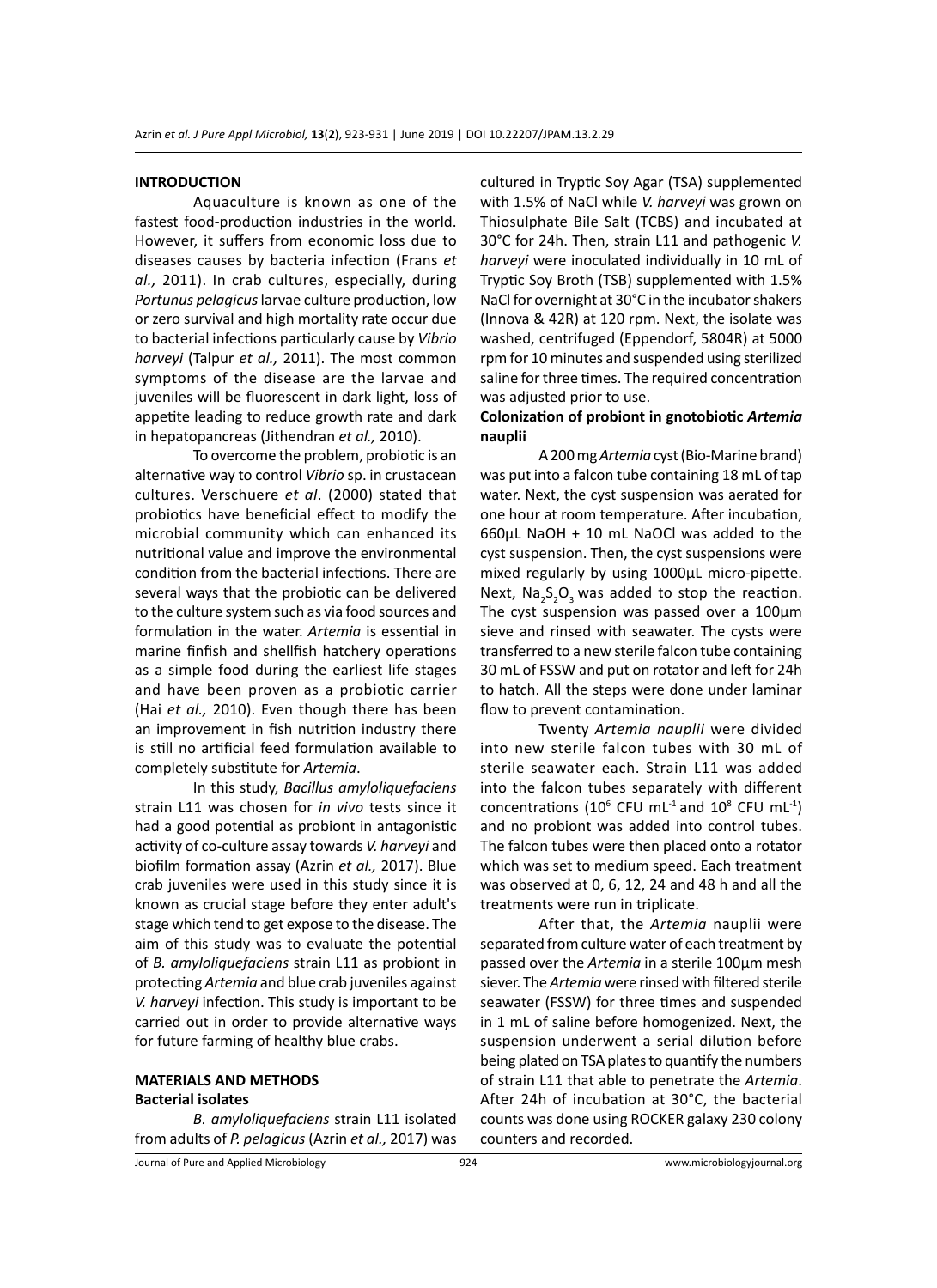# Lethal concentration at 50% endpoint (LC<sub>50</sub>) test **against** *Vibrio harveyi*

Twenty blue crab juveniles with average weight of 50 mg and 5 mm in length were added to each aquarium contained 5 L of disinfected seawater. Each treatment was conducted in triplicate. A pathogenic *V. harveyi* was added to final concentrations of  $10^2$  CFU mL<sup>-1</sup> (T1),  $10^4$  CFU mL<sup>-1</sup> (T2), 10<sup>6</sup> CFU mL<sup>-1</sup> (T3) and 10<sup>8</sup> CFU mL<sup>-1</sup> (T4) in respective aquarium. Aquaria containing blue crab juveniles only (without *V. harveyi*) was served as survival control (T0). The mortality percentage of the larvae reached 50% was recorded and graph was plotted to determine the  $LC_{50}$  of pathogen which then be used in challenge assay.

# **Preliminary** *in vivo* **assay using** *Artemia fransiscana* **nauplii**

#### *In vivo Artemia nauplii* **challenge**

The *Artemia* cysts were hatched in 35 ppt FSSW with continued aeration and high light intensity at 30°C for 24h. After 24h of hatching, 20 *Artemia* nauplii were divided into falcon tubes containing 30 ml of FSSW. *Artemia* were fed with yeast. Then, *Artemia nauplii* were preincubated with probiont strain L11 at two different concentrations ( $10^6$  and  $10^8$  CFU mL $^{-1}$ ) on the first day respectively. The concentrations were chosen based on  $LC_{50}$  results. On the next day, the *Artemia nauplii* were challenged with *V. harveyi*  at concentration of 105 CFU mL-1. *Artemia nauplii* without any probiont and pathogen added was act as control. Treatments with probiont and *V. harveyi* only were served as survival and mortality control respectively. The treatment and control groups were conducted in triplicate. The falcon tubes containing *Artemia* were put on rotator with medium speed and *Artemia* were fed with yeast once daily. Observation was made until 50% mortality was reached in group with *V. harveyi* only and marked as the end of the experiment. The mortality was recorded every day during the experiment.

### **Vibrios count**

Vibrios counts were done by separating the *Artemia* from culture water by filtering through 100µm mesh. Then, *Artemia* trapped in the sieve were washed three times using FSSW before homogenized using sterilized homogenizer. Serial dilutions were performed to quantify the numbers of vibrios in the *Artemia*. A 100µL of each sample was plated out on TCBS and incubated for overnight at 30°C. The colonies of Vibrios harveyi were counted and recorded.

# **Safety test of potential probionts on blue crab juveniles**

# **Seawater for juvenile culture**

UV treated seawater was filtered through a 10µm net and then sterilized with sodium hypochlorite (NaOCl) (50 mg/L) for 24h. This procedure eliminated almost all naturally occurring bacteria in water, followed by neutralization with sodium thiosulphate (Na<sub>2</sub>S<sub>2</sub>O<sub>3</sub>).

#### **Water Parameters**

Temperature ranged from 27°C to 29°C in treatment tanks and controls. Salinity remained at 30 ppt in treated groups and controls. Dissolved oxygen ranged from 6.01-6.05 mg/L in treated groups and controls. While pH ranged from 8.00- 8.31 in treated and controls.

# **Experimental design**

A number of blue crab juveniles (20) with average weight 50 mg and 5 mm in length were divided into aquarium containing 5 L of disinfected seawater. Aeration was provided continuously. On the next day, strain L11 was added to the treatments groups according to final concentrations of 10 $\rm ^6$  CFU mL<sup>-1</sup> and 10 $\rm ^8$  CFU mL<sup>-1</sup> through immersion technique. The experiment was run in triplicates. Observation was made for seven days and mortality was recorded.

# *In vivo* **bacterial challenge assay using blue crab juveniles**

#### **Experimental design**

This method is based on Talpur *et al.* (2012) with minor modifications on the numbers of crabs used. A number of crab juveniles (20) with average weight 50 mg and 5 mm in length were added to each 10 L aquaria contained 5 L of disinfected seawater. Each treatment was conducted in triplicates. Strain L11 was added to the final concentrations of  $10^6$  CFU mL<sup>-1</sup> and  $10^8$ CFU mL $<sup>-1</sup>$  on day one in respective treatments.</sup>

After 24h incubation, *V. harveyi* with concentrations of  $10^5$  CFU mL $^{-1}$  was added for challenge. Aquaria containing non-inoculated juveniles was served as survival control, while those inoculated with the pathogen only was served as mortality control. Aquaria treated with probiont strain L11 was served as probiotic control and aquaria with the mixture of probiotic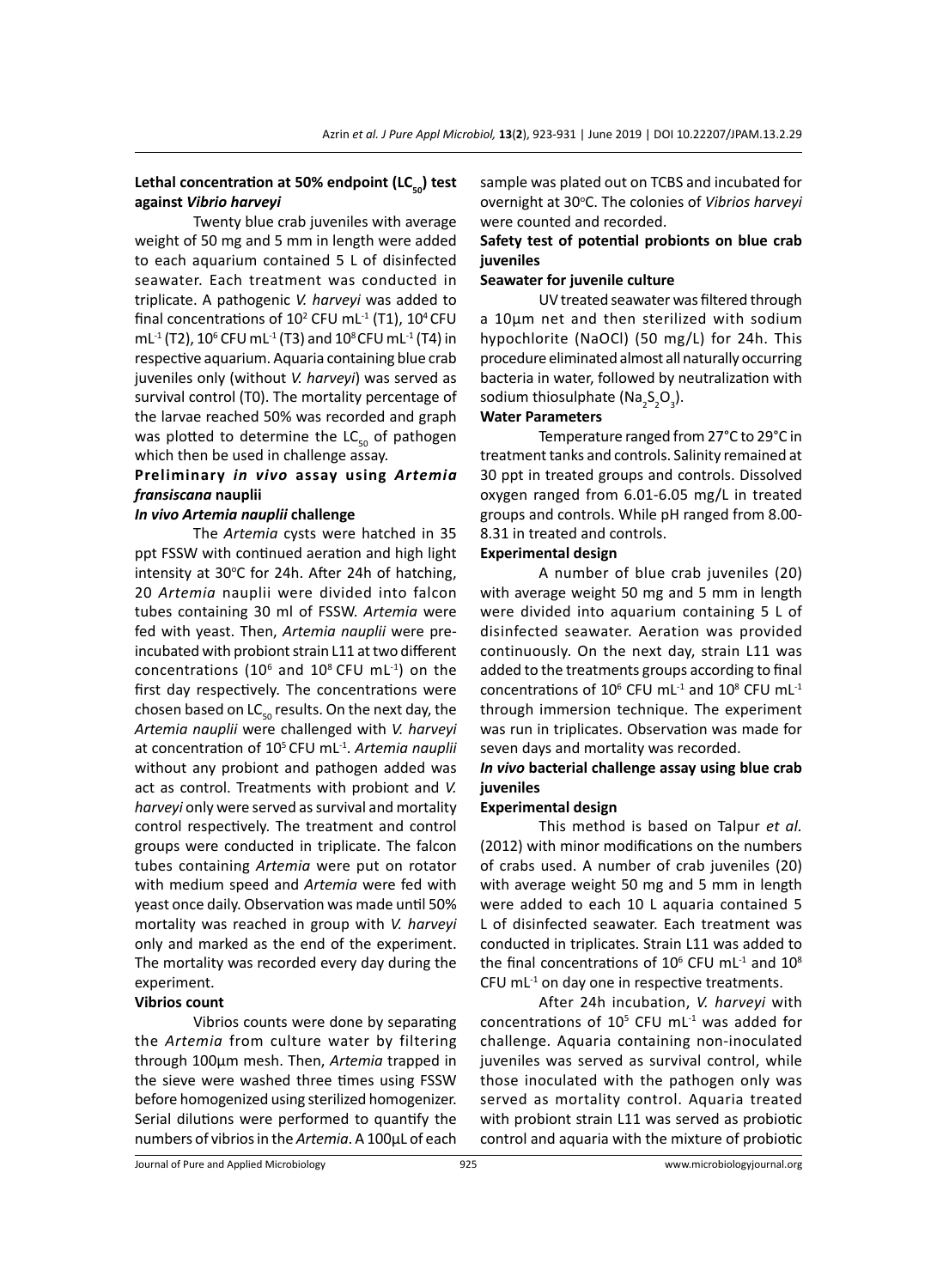and pathogen as treatments. Juveniles were maintained at 28°C and 31 ppt throughout the experiment. All aquaria were provided with continuously aeration. All juveniles were fed with commercial diet that contained no probiotic. Then, the survival of the juveniles were observed and recorded.

# **Vibrios count**

A total plate count of *Vibrio* spp. was done in order to determine the effect of potential probiont on presumptive Vibrios count (yellow colony-forming, green colony-forming and luminous *Vibrio* count) in cultured water and crab juveniles. The samples were collected at the end of the experiment after living and dead juveniles were counted. The juvenile were filtered using nylon mesh (75µm) and washed three times with FSSW. The juveniles were then collected and placed into a sterile eppendorf tube and homogenized using sterile homogenizer. A serial dilution of the homogenized juveniles were made and 100µL of each dilution was pipetted



and spread evenly onto TCBS agar medium. Each sample was run in triplicates. The plates were incubated for 24h at 30°C and colony forming unit were counted on the next day. Water samples from each treatment were also collected, diluted and plated using the same method as juveniles. **Growth rate** 

The growth rate of the blue crab was measured based on weight and mean length over culture period. The initial length and weight were measured at the beginning of the experiment and the final length and weight were measured at the end of the experiment.

# **RESULTS**

# **Probiont colonization in gnotobiotic** *Artemia*  **nauplii**

In axenic *Artemia*, results demonstrated that strain L11 at  $10^8$  CFU mL $^{-1}$  able to colonize as early as 6 h to the *Artemia*. However, strain L11 at 106 CFU mL-1 colonized in *Artemia* after 12 h of exposure (Fig. 1 & 2).





**Fig. 2.** The concentrations of probiont *Bacillus amyloliquefaciens* L11 in *Artemia* at different time point. The *Artemia* was treated with probiont *Bacillus amyloliquefaciens* L11 at 106 CFU mL-1. Mean with different alphabet letters indicates significant difference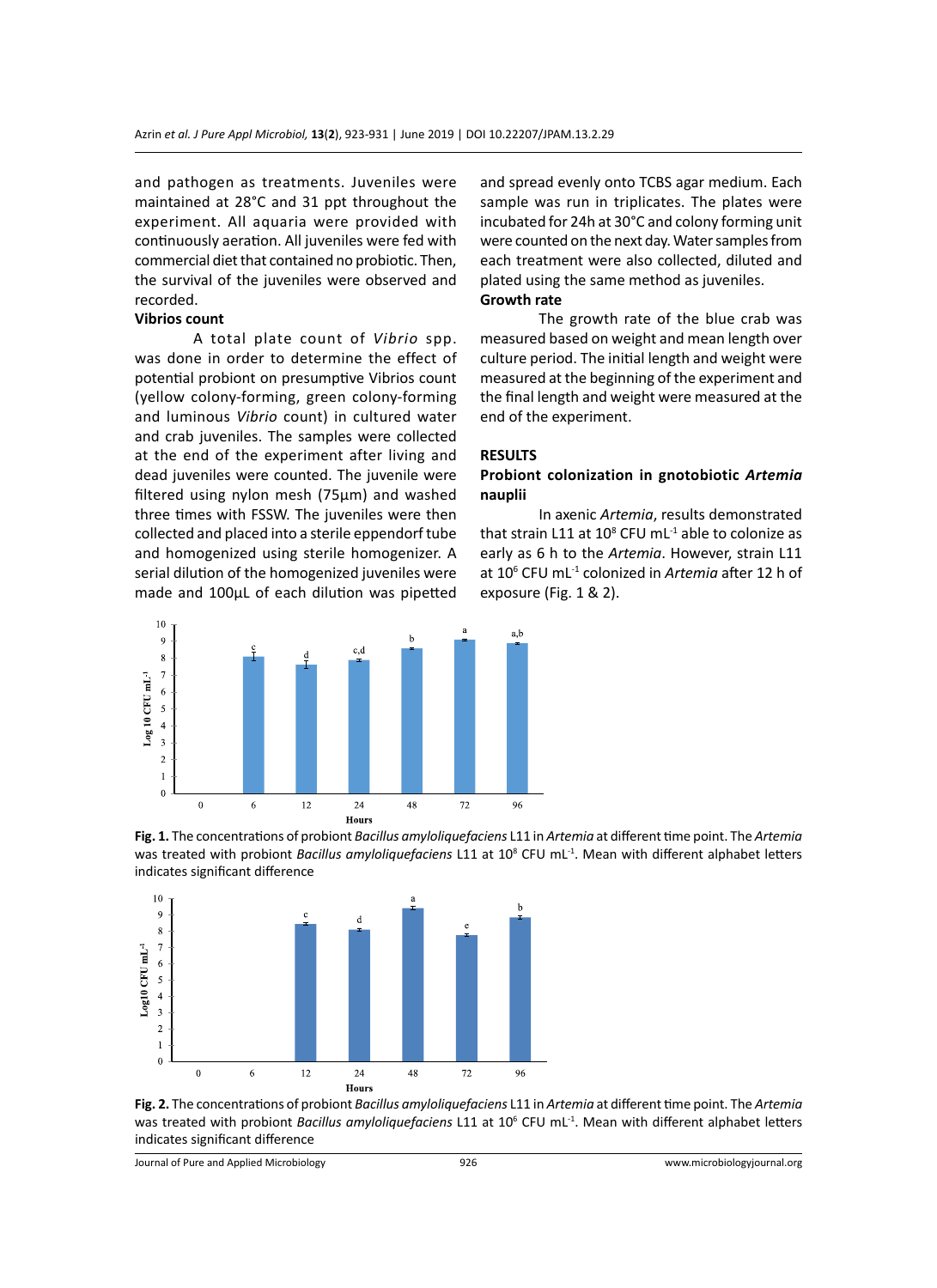#### Lethal concentration at 50% endpoint (LC<sub>50</sub>) test

Fifty percent mortality of the crab juveniles at concentration  $10^5$  CFU mL $^{-1}$  reached after four days pre incubated with *V. harveyi* (Fig. 3). High mortalities (70  $\pm$  1) were occurred in higher concentration (10<sup>8</sup> CFU mL-1) of *V. harveyi*. *Preliminary in vivo* **assay on** *Artemia* **nauplii Survival and vibrios count**

After five days of observation, results showed strain L11 was not harmful to the *Artemia* and able to confer protection towards *Artemia* against *V. harveyi* (Fig. 4). *Artemia* treated with strain L11 at concentration  $10^6$  CFU mL<sup>-1</sup> (T5) had higher survival (62  $\pm$  1%) after challenged with *V. harveyi* and significantly different with *V. harveyi* only (T4,  $3 \pm 0.3 \pm 0$ ). In addition, all treatments showed significant different in survival as compared to group with *V. harveyi* only. *Artemia* treated with 10 $^6$  CFU mL<sup>-1</sup> only showed the highest survival (67  $\pm$  2%) after pre-incubated with strain L11.

The Vibrios count in *Artemia* showed that strain L11 was able to reduce the numbers of *Vibrio* at the end of the challenged assay (Table 1). Group (T5,  $8.83 \pm 0.1$  CFU mL<sup>-1</sup>) showed no significant different in the number of *Vibrio* compared to



Fig. 3. The LC<sub>50</sub> of the different *Vibrio harveyi* concentrations were determined by incubated crab juvenile with Vibrio harveyi as preparation for challenged test. Vibrio harveyi at different concentration (10<sup>2</sup>, 10<sup>4</sup>, 10<sup>6</sup> and 10<sup>8</sup> CFU mL $^{-1}$ ) was used for the test.



**Fig. 4.** Survival of *Artemia* after pre incubated with different concentrations of probiont *Bacillus amyloliquefaciens*  strain L11 and challenged with 105 CFU mL-1 of *Vibrio harveyi*. T1 (*Artemia* only), T2 (*B. amyloliquefaciens* L11 at 106 CFU mL<sup>-1</sup>), T3 (B. amyloliquefaciens L11 at 10<sup>8</sup> CFU mL<sup>-1</sup>), T4 (V. harveyi at 10<sup>5</sup> CFU mL<sup>-1</sup> only), T5 (B. amyloliquefaciens L11 at 10<sup>6</sup> CFU mL<sup>-1</sup> + *V. harveyi* at 10<sup>5</sup> CFU mL<sup>-1</sup>), T6 (*B. amyloliquefaciens* L11 at 10<sup>8</sup> CFU mL<sup>-1</sup> + *V. harveyi* at 10<sup>5</sup> CFU mL<sup>-1</sup>). Error bars indicates standard error (S.E). Mean with different alphabet letters indicates significant difference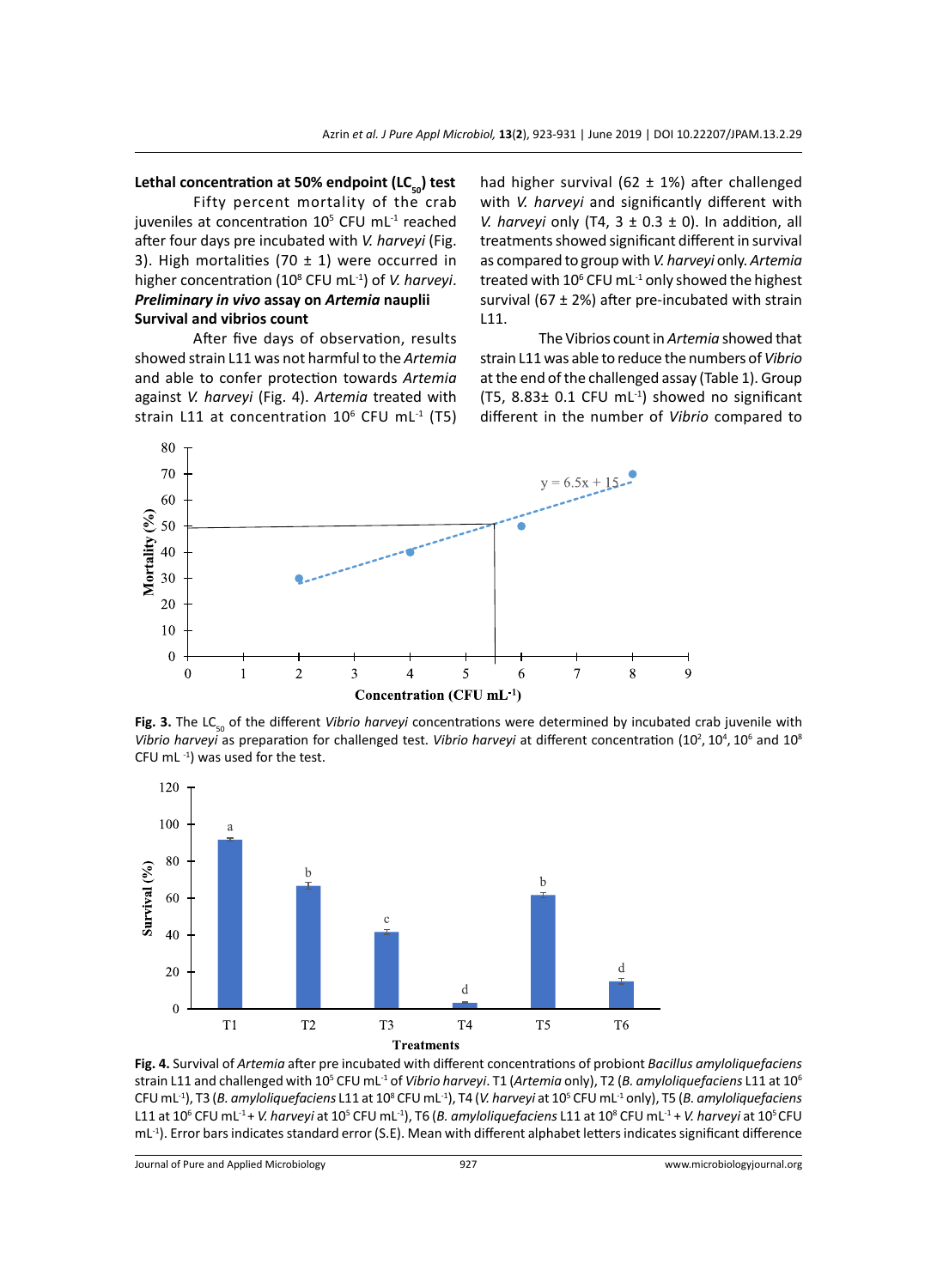**Table 1.** Vibrio count in *Artemia* after pre-incubated at different concentration of *Bacillus amyloliquefaciens* L11 (10 $^6$  and 10 $^8$  CFU mL<sup>-1</sup>) and challenged with 10 $^5$ CFU mL-1 of *Vibrio harveyi*. Different alphabet indicated significant different among treatments (p<0.05)

| Treat-<br>ments | Descriptions                                                                                                                                                                                                                                                                        | Log10<br>$CFU$ mL $^{-1}$                                           |
|-----------------|-------------------------------------------------------------------------------------------------------------------------------------------------------------------------------------------------------------------------------------------------------------------------------------|---------------------------------------------------------------------|
| T4<br>T5<br>T6  | V. harveyi at 10 <sup>5</sup> CFU mL <sup>-1</sup><br>B. amyloliquefaciens L11<br>10 <sup>6</sup> CFU mL <sup>-1</sup> , + V. harveyi<br>at $10^5$ CFU ml <sup>-1</sup><br>B. amyloliquefaciens L11<br>$10^8$ CFU mL <sup>-1</sup> , + V. harveyi<br>at $10^5$ CFU ml <sup>-1</sup> | $9.14 \pm 0.1^{\circ}$<br>$8.83 \pm 0.1^{a,b}$<br>$8.65 \pm 0.09^b$ |

group with *V. harveyi* only (T4, 9.14± 0.1 CFU mL-1). However, probiont strain L11 at concentration of  $10^8$  CFU mL<sup>-1</sup> (T6), showed significant different in number of *Vibrio* loads with 8.65± 0.09 CFU mL-1 compared to group of *V. harveyi* only.

# **Blue crab juveniles challenge test Survival**

After five days, group of strain L11 at concentration of  $10^6$  CFU mL $^{-1}$  and challenged with *V. harveyi* had significant survival (42 ± 1%) compared to the challenged group with no probiont added  $(12 \pm 1\%)$  indicated protection effect conferred by the probiont. Non-challenged group with probiont showed no significant survival  $(60 \pm 1\%)$  compared to the control group  $(58 \pm 1\%)$ 

(Fig. 5). This demonstrated that the probiont was not harmful to the juveniles.

# **Vibrios count**

Strain L11 was able to reduce number of Vibrios in crab juvenile and as well as in water culture compared with crab juveniles with *V. harveyi* only (Table 2). Vibrios count in crab juveniles with no probiont added was higher  $(7.05 \pm 1 \text{ CFU} \text{ mL}^{-1})$  compared with group with the addition of strain L11 (4.87  $\pm$  1 CFU mL<sup>-1</sup>). However, there was no significant different between those two groups.

There was a significant different in reduction of Vibrios in culture water added with probiont compared with treatment without probiont added. Vibrios count in group of *V. harveyi* was  $6.56 \pm 1.2$  CFU mL<sup>-1</sup> while with addition of probiont was  $7.27 \pm 1.5$  CFU mL<sup>-1</sup> (Table 3).

**Table 2.** Vibrios count in crab juvenile after preincubated with probiont *B. amyloliquefaciens* L11 and challenged with 10<sup>5</sup> CFU mL<sup>-1</sup> of Vibrio harveyi. Different alphabet indicated significant different among treatments (p<0.05)

| Treat-<br>ments | Descriptions                                                                                       | Log10<br>$CFU$ mL <sup>-1</sup> |
|-----------------|----------------------------------------------------------------------------------------------------|---------------------------------|
| T3              | B. amyloliquefaciens L11<br>$10^6$ CFU mL <sup>-1</sup> , + V. harveyi<br>at $10^5$ CFU mI $^{-1}$ | $7.05 \pm 1^a$                  |
| T4.             | V. harveyi at $10^5$ CFU mL <sup>-1</sup>                                                          | $4.87 + 1a$                     |



**Fig. 5.** Survival of crab juveniles treated with probiont *Bacillus amyloliquefaciens* strain L11 at concentration of 10<sup>6</sup> CFU mL-1 and challenged with *Vibrio harveyi* at 10<sup>5</sup> CFU mL-1. T1 (control, crab only), T2 (*B. amyloliquefaciens* L11 at 10<sup>6</sup> CFU mL<sup>-1</sup>), T3 (B. amyloliquefaciens L11 at 10<sup>6</sup> CFU mL<sup>-1</sup> + V. harveyi at 10<sup>5</sup> CFU mL<sup>-1</sup>), T4 (V. harveyi at 10<sup>5</sup> CFU mL $^{-1}$  only). Mean with different alphabet letters indicates significant difference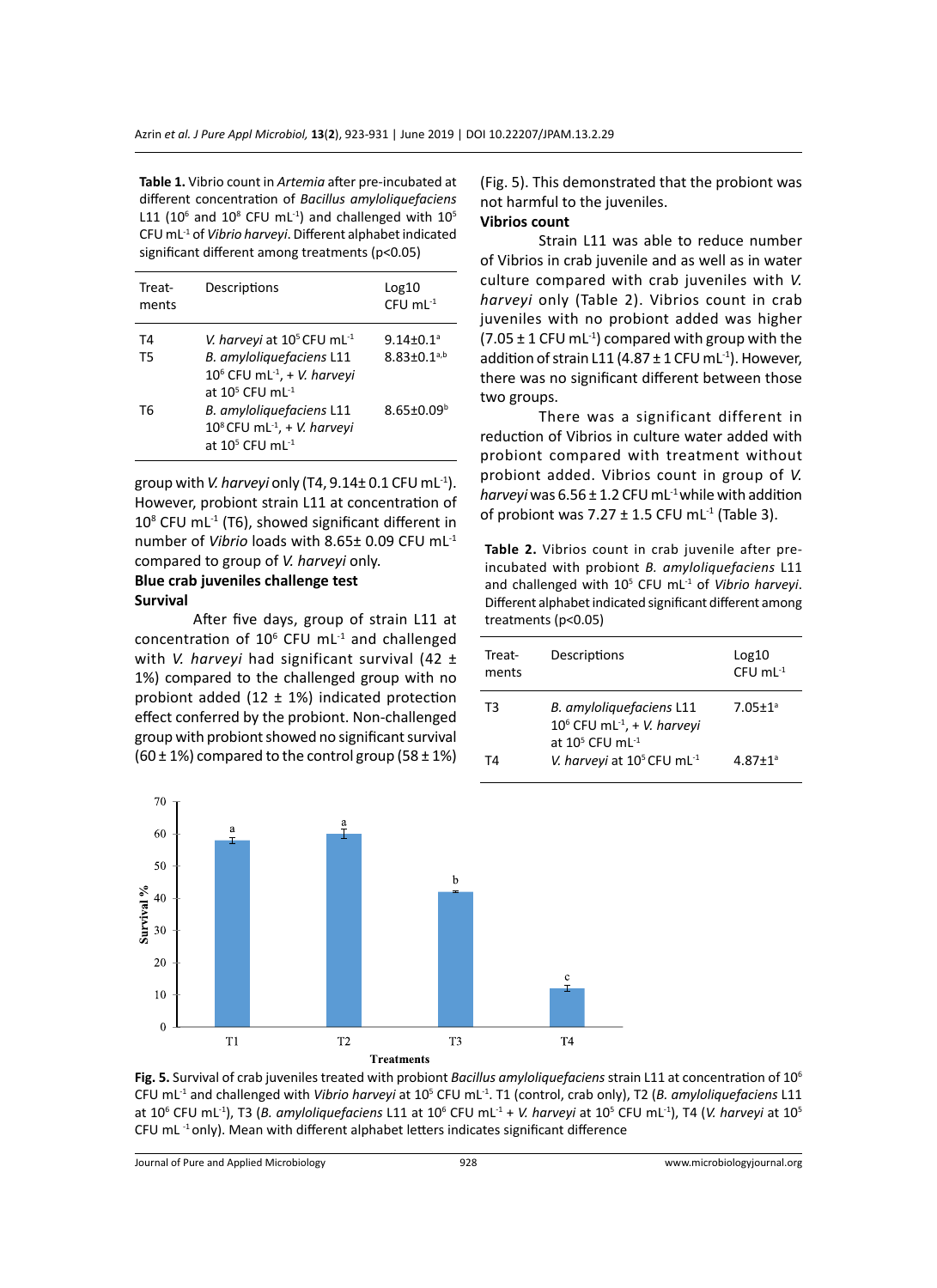**Table 3.** Vibrios count in water samples after preincubated with probiont *B. amyloliquefaciens* L11 and challenged with 10<sup>5</sup> CFU mL<sup>-1</sup> of *Vibrio harveyi*. Different alphabet indicated significant different among treatments (p<0.05)

| Treat-<br>ments | Descriptions                                                                                             | Log10<br>$CFU$ mL $^{-1}$   | treatme<br>growth<br>and cha |
|-----------------|----------------------------------------------------------------------------------------------------------|-----------------------------|------------------------------|
| T <sub>3</sub>  | B. amyloliquefaciens L11<br>$10^6$ CFU mL <sup>-1</sup> , + V. harveyi<br>at $10^5$ CFU mL <sup>-1</sup> | $7.27 \pm 1.5$ <sup>a</sup> | increase<br>compare          |
| T <sub>4</sub>  | V. harveyi at 10 <sup>5</sup> CFU mL <sup>-1</sup>                                                       | $6.56 \pm 1.2^b$            | the juve<br>growth           |
| 1.8             |                                                                                                          | a                           |                              |
| 1.6<br>1.4      | a,b                                                                                                      |                             | a,b                          |
| 1.2<br>ని       |                                                                                                          |                             |                              |
| centage         |                                                                                                          |                             |                              |
| 0.8             |                                                                                                          |                             |                              |

 $T2$ 

#### **Specific Growth rate (SGR)**

The weight of blue crab juveniles treated with strain L11 at concentration  $10^6$  CFU mL<sup>-1</sup> was increased slightly compared to control (Fig. 6). The increased was significant if compared between nts without probiont. In addition, the rate of the crab treated with probiont llenged with *V. harveyi* also showed an d in growth rate but it was not significant ed with *V. harveyi* only. Other than that, niles with *V. harveyi* only was slower in as compared with other treatment. The

 $\bf b$ 

T<sub>4</sub>

**Fig. 6.** Specific growth rate of the of the blue crab juvenile treated with probiont *Bacillus amyloliquefaciens* strain L11 at 106 CFU mL-1 against *Vibrio harveyi* after 5 days of challenged test. T1 (control, crab only), T2 (strain L11 at 10<sup>6</sup> CFU mL<sup>-1</sup>), T3 (strain L11 at 10<sup>6</sup> CFU mL<sup>-1</sup> + *V. harveyi* at 10<sup>5</sup> CFU mL<sup>-1</sup>), T4 (*V. harveyi* at 10<sup>5</sup> CFU mL<sup>-1</sup> only). Mean with different alphabet letters indicates significant difference

**Treatments** 

T<sub>3</sub>

growth rate was ranging between 0.8% to 1.4% in treatments after five days of challenged.

# **Mean length increment**

 $T1$ 

No significant difference in length was observed in all groups. The length of the juveniles increased 2% in all treatments.

#### **DISCUSSION**

 $\frac{1}{2}$  0.6

 $0.2$  $\Omega$ 

According to Tan *et al.* (2016) probiotics are being used instead of antibiotic since it is shown to improve survival rate, growth and provide better health status of the host. Other than that, it also stimulates the immune response of the organism against disease and infection (Neway-Fyzul *et al.,* 2014). In aquaculture system, probiotic can be delivered to the culture organism through formulated feed or directly dispersed into the water. In hatchery, life feed such *Artemia fransiscana* was used as carrier of probiotics to fish and crustaceans (Hai *et al.,* 2010). In this study, *Artemia* was used as a host in preliminary *in vivo* challenged test and for probiotic colonization test. Results demonstrated that probiont strain L11 was able to colonize in *Artemia* body as early as 6 h after pre incubated at two different concentrations which were  $10^6$  and  $10^8$  CFU mL<sup>-1</sup> respectively. According to Korkea-Aho *et al.* (2012) and Lazado *et al.* (2011), probiotic bacteria that enter the host body will be colonized and occupied the digestive tract site and growth in intestinal mucus site in order to compete with the pathogen (Sorroza *et al.,* 2012).

Strain L11 at 10<sup>8</sup> CFU mL<sup>-1</sup> took as early as six hours to penetrate into the *Artemia* body. The results was in line with Campbell *et al.* (1993) which demonstrated that formalinkilled bacteria showed maximum uptake of *V. anguillarum* occurred at 60 min in a bacterial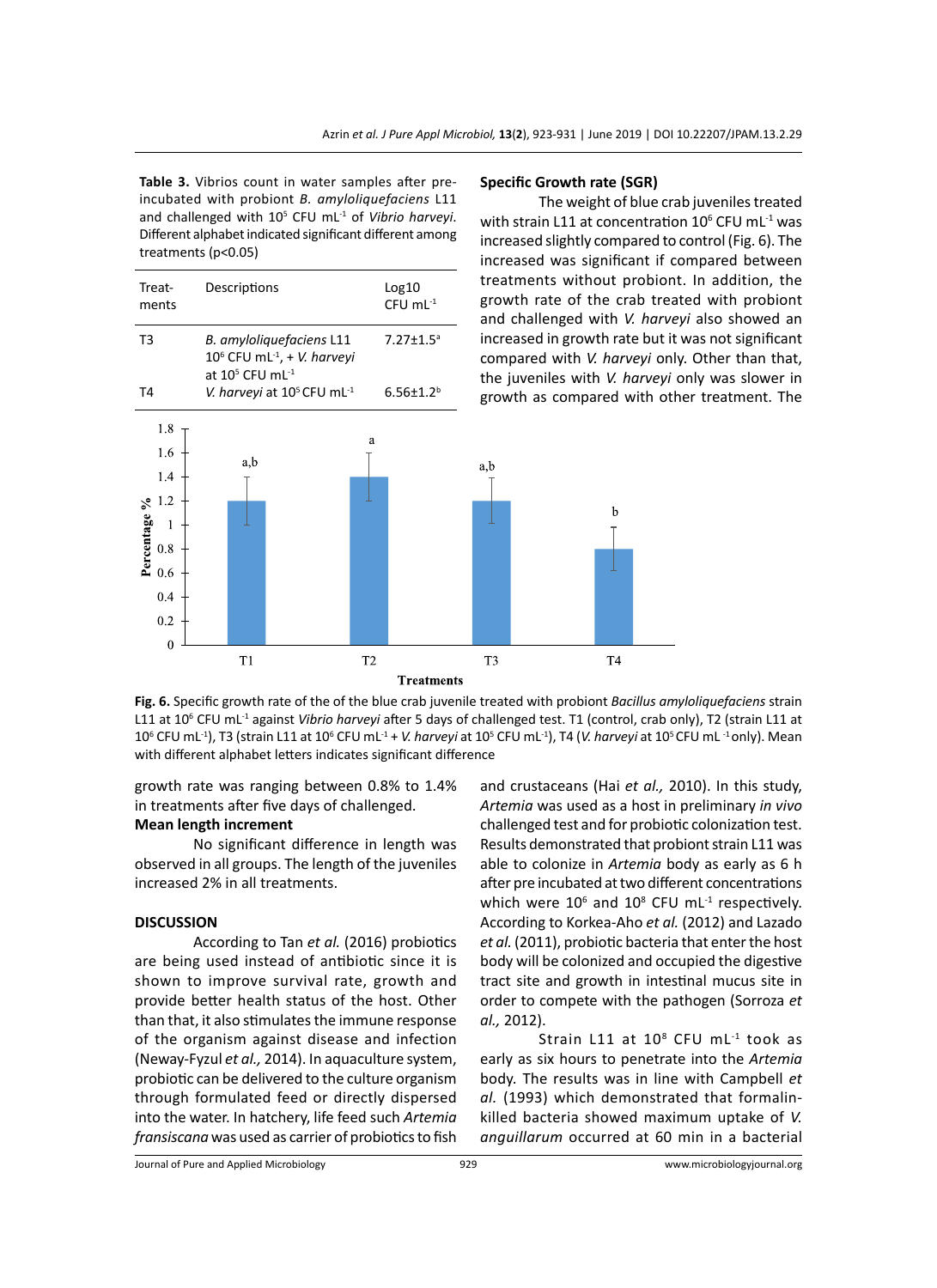concentration of 1.5 x  $10^7$  CFU ml<sup>-1</sup>, while at a lower concentration of 1.5 x  $10^6$  CFU ml<sup>-1</sup>, a peak was observed after 120 mins. This may suggest that *Artemia* were able to utilize the potential probiont when given at higher concentration and different time. The delivery of probiont to the target host should also be considered since it is also important to choose the mode of delivery either through pharmaceutical formulations or via food-based products (Govender *et al.,* 2014).

Moreover, probiont strain L11 showed ability to protect *Artemia* from *V. harveyi* infection with significant survival rate. According to Talpur *et al.* (2012) probiotic bacteria were able to reduce numbers of pathogen in *Artemia* compared with no probiotic added. Another study done by Giarma *et al.* (2017), found that the *Artemia* survivals were not significantly affected by different probiotic and different concentration of probiotic used. However, the probitic *Bacillus* was able to confer protection and increased survival rate after challenged with *V. anguillarum*. The used of probiont at concentration  $10^6$  CFU mL<sup>-1</sup> was recorded as a suitable concentration for *Artemia*. Furthermore, strain L11 applied at concentration of 10<sup>8</sup> CFU mL-1 was also able to reduce *Vibrio* loads in the *Artemia* at end of the challenge assay.

According to Lakshmi *et al.* (2013), crustacean such crabs are lack of immunoglobulin and lymphocyte in their immune system if compared with vertebrate. Since that, they only depend on their innate system as protector in open environment. Thus, the use of probiotic may able to provide protection and increase its growth rate. In this study, the preliminary test using *Artemia*, was found that strain L11 demonstrated good protection and able to colonize into the host faster.

In *in vivo* study, 50% of mortality of crab juveniles were found after 5 days of challenge with *V. harveyi* with no probiont added. The adherence of the pathogen via flagellar motility tends to increase the ability to colonize and attached to host surface for infection (McCarter, 2004). Defoirdt (2013) stated that the crab juveniles death starts with the infection and multiplication of the pathogen inside the tissue and cell. These scenarios will cause a damaged to the crab tissue and the pathogen will leave the cell and back to water culture. The cycle will start all again and ready for next crab juvenile infect. However, the additions of the probiotic bacteria into the culture system will help to break the cycle.

Total plate count of Vibrios in culture water showed significant reduction after challenge assay. However, no reduction of Vibrios was found in the juveniles. This study also suggests that the concentration of probiont used should be higher than the pathogen to acquire full protection by inhibiting the growth of the pathogen. It was in line with study done by Vaseehan and Ramasamy, (2003) which suggested that the antagonist must be present at significantly higher levels than the pathogen and the degree of inhibition increased with the level of antagonist. The results agreed with study done by Talpur *et al.* (2012) which reported survival of blue crab larvae with probiotic are higher if compared with no probiotic.

Moreover, the used of probiont not only conferred protection to the juveniles but also able to increase weight since they only depend on their innate system as protector in open environment. In this study, the delivery of probiotics to the crab through water immersion is considered as the best methods since crab weight are slightly increased if compared to the crab weight without probiotic as supplements.

# **CONCLUSION**

In this study, probiont *B. amyloliquefaciens* strain L11 was found not harmful to the *Artemia* nauplii and crab juveniles. It is also able to confer protection against *V. harveyi* which increased the survival of blue crab juveniles and decreased Vibrios load. It could be used as supplemental nutrient due to increase of the SGR of the juveniles in this study. Other than that, it also able to colonize in *Artemia*. Thus, this strain has a potential as probiont for crab cultures.

#### **ACKNOWLEDGMENTS**

This research was supported by Ministry of Higher Education Malaysia (MOHE) through SATREPS JICA-JST COSMOS 2016-2021 and Higher Institution Centre of Excellence (HiCoE) grant of Innovative Vaccine and Therapeutics against Fish Diseases, Vote No.: 6369100 and Universiti Putra Malaysia under High Performance Individual Research Grants UPM/700-2/1/ GPB/2017/9553100.